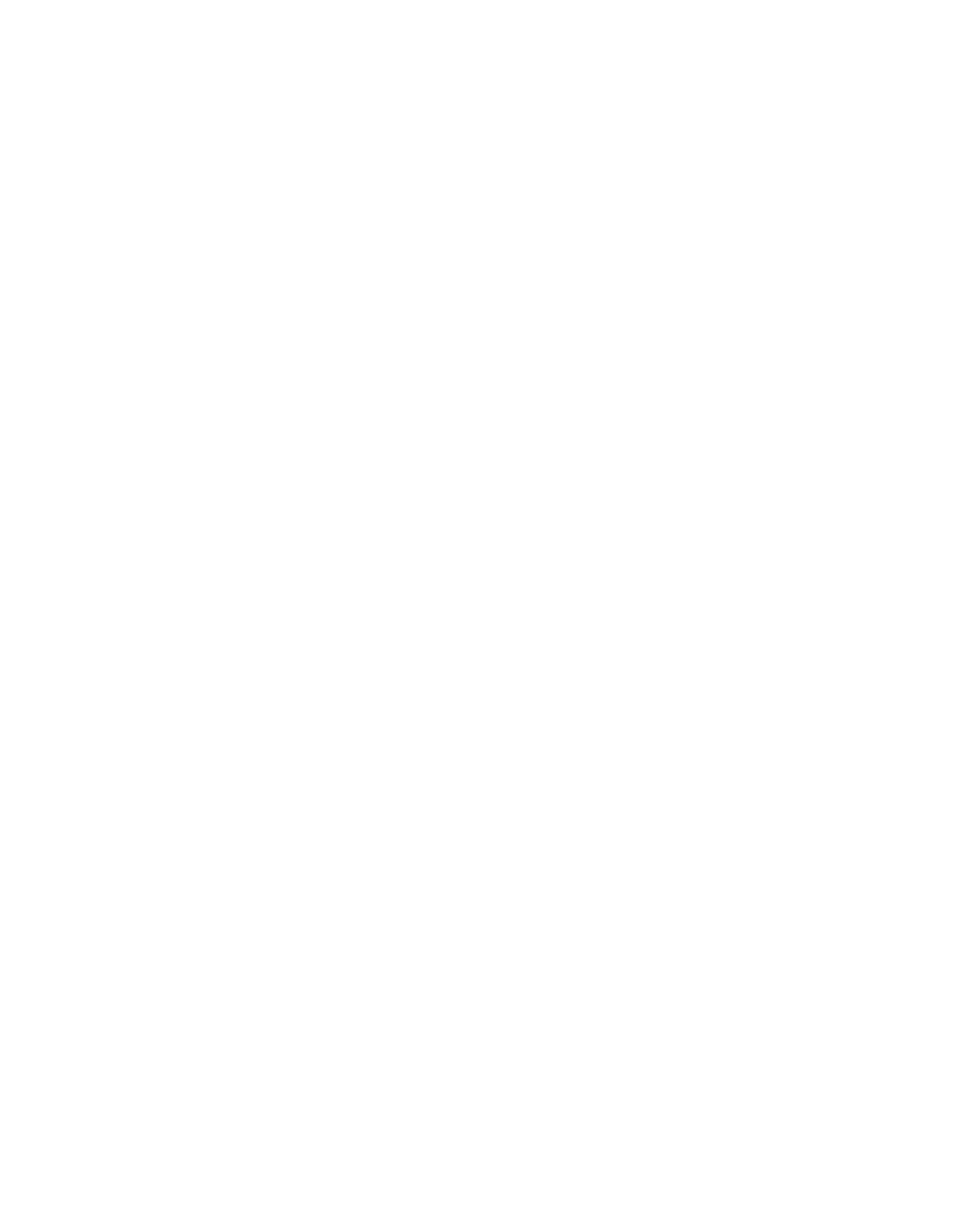## **Associated Student Council Members**

| <b>Representative, Health Education Center.</b> |
|-------------------------------------------------|
| "Representative, Seattle Maritime Academy       |

## **Advisor: Dennis Coy Denman**

#### **QUESTIONS?**

#### Associated Student Council Staff – Seattle Central College

1701 Broadway Seattle, WA 98122.

(206)934-3890

asc-admin.central@seattlecolleges.edu

## \**BARRIER FREE LOCATION – REASONABLE ACCOMODATIONS FOR PERSONS WITH DISABILITIES AVAILABLE UPON REQUEST\**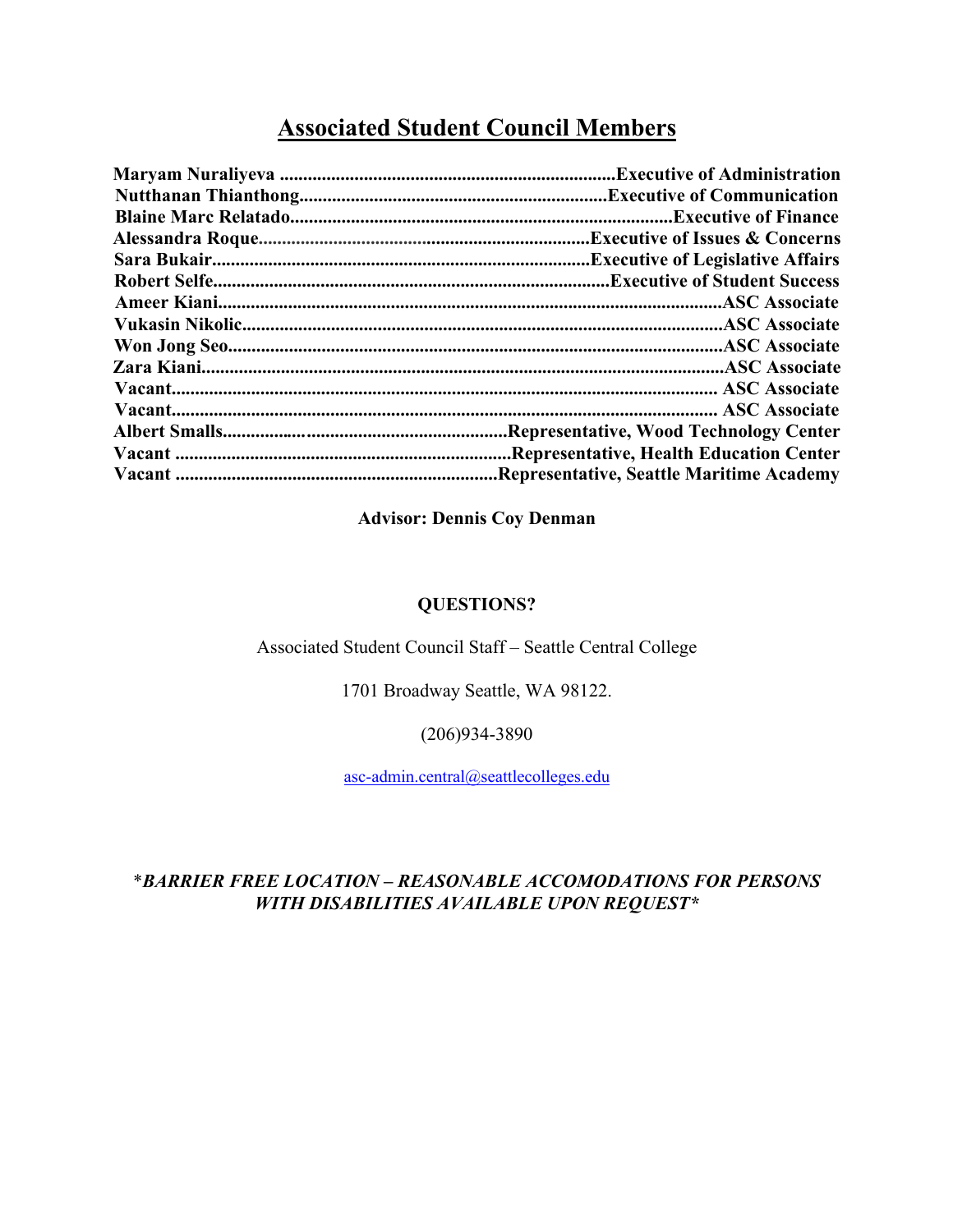# **ASSOCIATED STUDENT COUNCIL AGENDA**

#### A. **CALL TO ORDER** *1 min*

*Chairperson: Blaine Marc Relatado – Executive of Finance* 

#### B. **ROLL CALL** *1 min*

#### C. **LAND USE AND ACKNOWLEDGEMENT** *1 min*

*"I acknowledge the land on which we stand today as the traditional home of the Coast Salish people, the traditional home of all tribes and bands within the Duwamish, Suquamish, Tulalip and Muckleshoot nations. Without them, we would not have access to this gathering and to this dialogue. I ask that we take this opportunity to thank the original caretakers of this land who are still here."* 

#### D. **APPROVAL OF MINUTES** *2 min*

1. Associated Student Council Meeting, Monday October 5, 2020

#### E. **PUBLIC COMMENT PERIOD** *5 min*

#### F. **OLD BUSINESS** *25 min*

- 1. **Clarify Associated Student Council Goal**s Maryam Nuraliyeva Executive of Administration (*10mins)*
- 2. **Discuss Students' Issues and Concern on Financial Aid** Alessandra Roque -

Executive of Issues & Concerns (*10mins)*